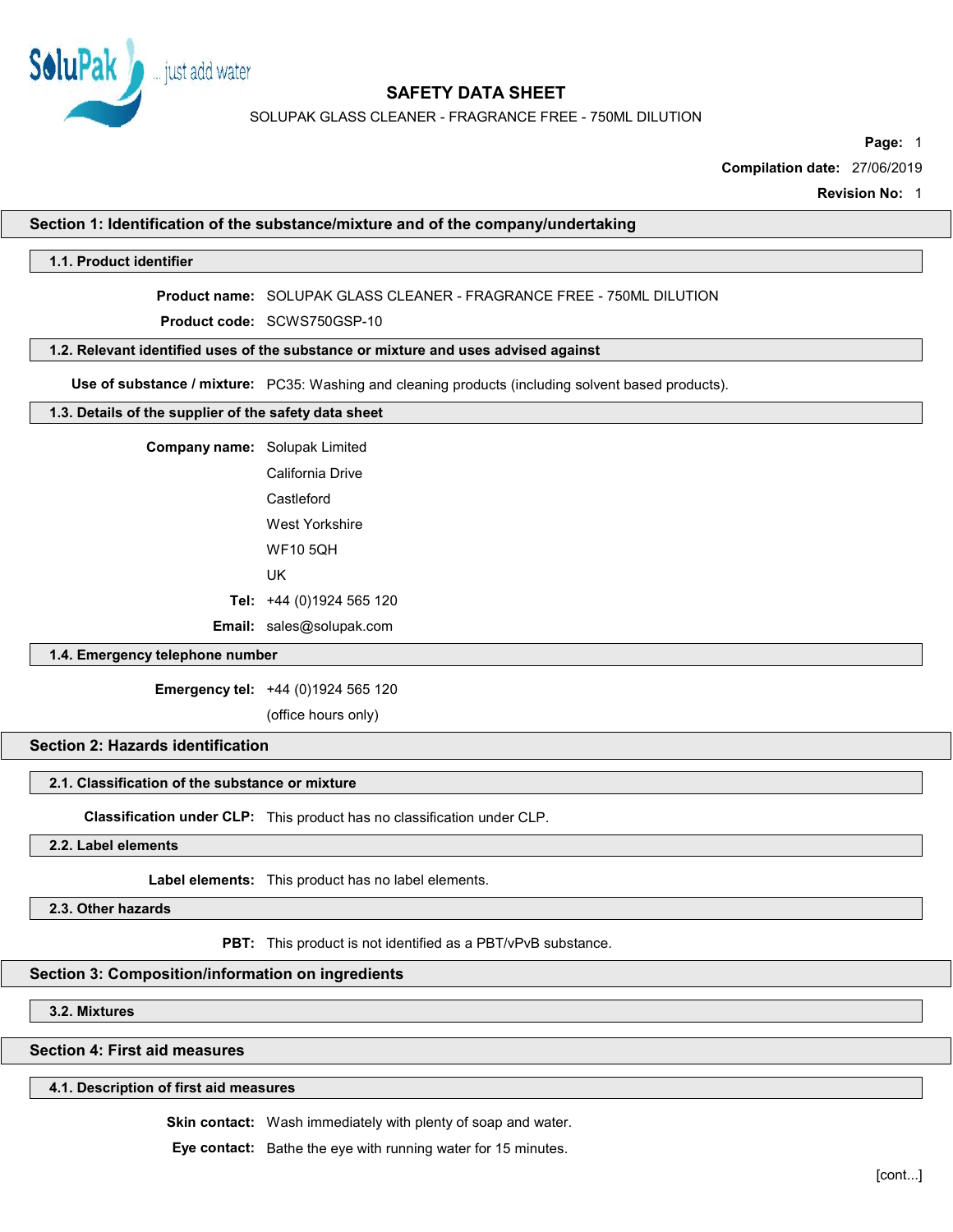### SOLUPAK GLASS CLEANER - FRAGRANCE FREE - 750ML DILUTION

Page: 2

Ingestion: Wash out mouth with water.

Inhalation: Consult a doctor.

#### 4.2. Most important symptoms and effects, both acute and delayed

Skin contact: There may be mild irritation at the site of contact.

Eye contact: There may be irritation and redness.

Ingestion: There may be irritation of the throat.

Inhalation: No symptoms.

#### 4.3. Indication of any immediate medical attention and special treatment needed

Immediate / special treatment: Not applicable.

### Section 5: Fire-fighting measures

5.1. Extinguishing media

Extinguishing media: Suitable extinguishing media for the surrounding fire should be used. Use water spray

to cool containers.

#### 5.2. Special hazards arising from the substance or mixture

**Exposure hazards:** In combustion emits toxic fumes.

#### 5.3. Advice for fire-fighters

Advice for fire-fighters: Wear self-contained breathing apparatus. Wear protective clothing to prevent contact

with skin and eyes.

## Section 6: Accidental release measures

### 6.1. Personal precautions, protective equipment and emergency procedures

Personal precautions: Refer to section 8 of SDS for personal protection details. Turn leaking containers leak-

side up to prevent the escape of liquid.

#### 6.2. Environmental precautions

Environmental precautions: Do not discharge into drains or rivers. Contain the spillage using bunding.

#### 6.3. Methods and material for containment and cleaning up

Clean-up procedures: Absorb into dry earth or sand. Transfer to a closable, labelled salvage container for

disposal by an appropriate method.

# 6.4. Reference to other sections

Reference to other sections: Refer to section 8 of SDS.

#### Section 7: Handling and storage

## 7.1. Precautions for safe handling

Handling requirements: Ensure there is sufficient ventilation of the area.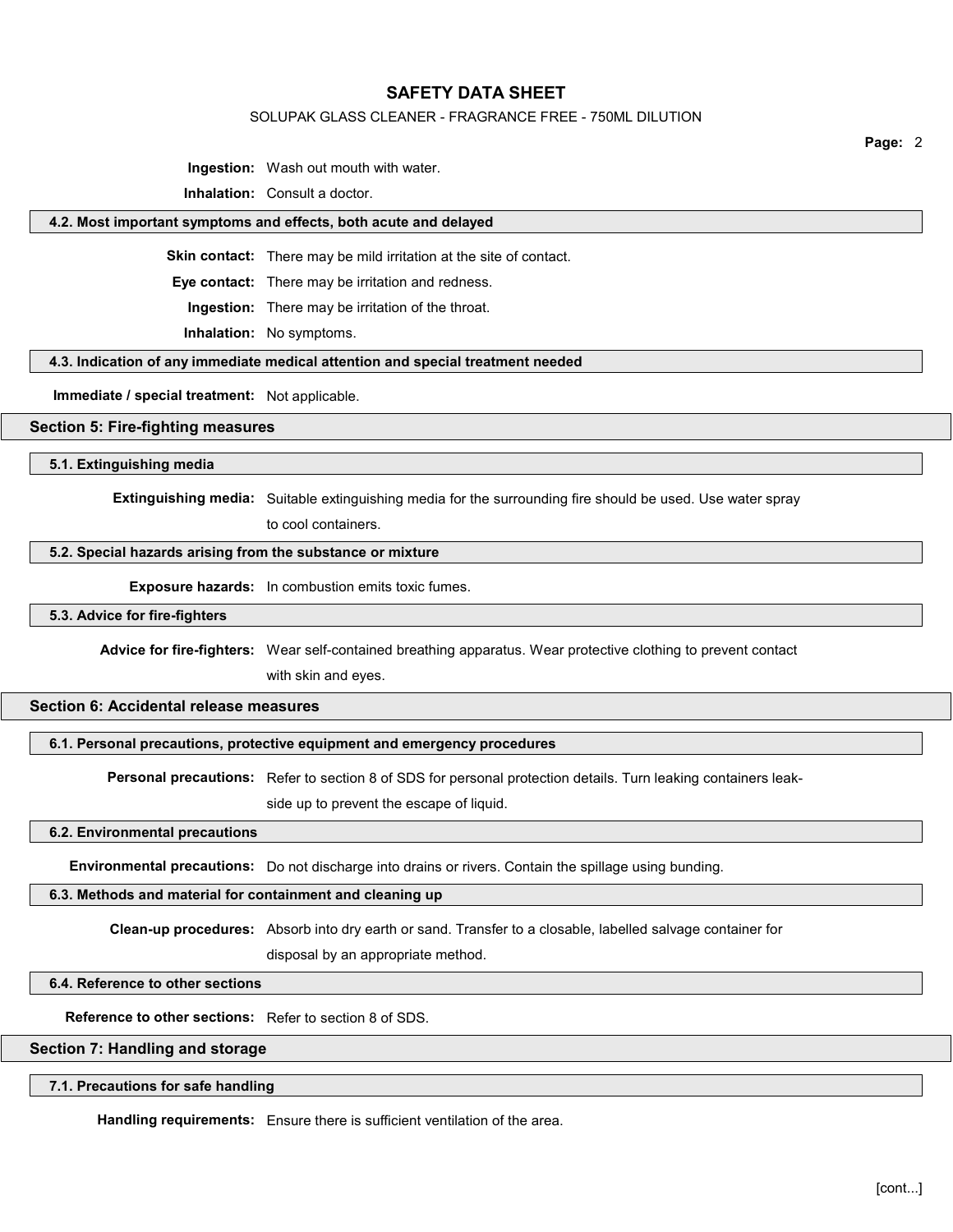# SOLUPAK GLASS CLEANER - FRAGRANCE FREE - 750ML DILUTION

# 7.2. Conditions for safe storage, including any incompatibilities

Storage conditions: Store in a cool, well ventilated area. Keep container tightly closed.

Suitable packaging: Polyethylene.

# 7.3. Specific end use(s)

Specific end use(s): No data available.

# Section 8: Exposure controls/personal protection

# 8.1. Control parameters

Workplace exposure limits: No data available.

## DNEL/PNEC Values

DNEL / PNEC No data available.

## 8.2. Exposure controls

| Engineering measures: Ensure there is sufficient ventilation of the area.                                |
|----------------------------------------------------------------------------------------------------------|
| Respiratory protection: Respiratory protection not required.                                             |
| <b>Hand protection:</b> Hand protection is not normally required when using this product but if there is |
| prolonged contact with the product then hand protection is recommended.                                  |
| <b>Eye protection:</b> Avoid contact with eyes                                                           |
| <b>Skin protection:</b> If handled in the correct way no special equipment required                      |
| Environmental: Prevent from entering in public sewers or the immediate environment.                      |

### Section 9: Physical and chemical properties

# 9.1. Information on basic physical and chemical properties

| <b>State: Liquid</b>                             |                                      |                |                                                        |
|--------------------------------------------------|--------------------------------------|----------------|--------------------------------------------------------|
| <b>Colour: Blue</b>                              |                                      |                |                                                        |
|                                                  | <b>Odour: Odourless</b>              |                |                                                        |
| Evaporation rate: No data available.             |                                      |                |                                                        |
|                                                  | <b>Oxidising:</b> No data available. |                |                                                        |
| <b>Solubility in water:</b> Soluble              |                                      |                |                                                        |
|                                                  | <b>Viscosity: Non-viscous</b>        |                |                                                        |
| Boiling point/range $C: ~100$                    |                                      |                | Melting point/range°C: No data available.              |
| Flammability limits %: lower: No data available. |                                      |                | <b>upper:</b> No data available.                       |
| <b>Flash point <math>C: &gt;93</math></b>        |                                      |                | <b>Part.coeff. n-octanol/water:</b> No data available. |
| Autoflammability°C: No data available.           |                                      |                | Vapour pressure: No data available.                    |
| Relative density: $~1.00$                        |                                      | <b>pH:</b> 7.3 |                                                        |
|                                                  | <b>VOC g/l:</b> No data available.   |                |                                                        |

9.2. Other information

**Other information:** No data available.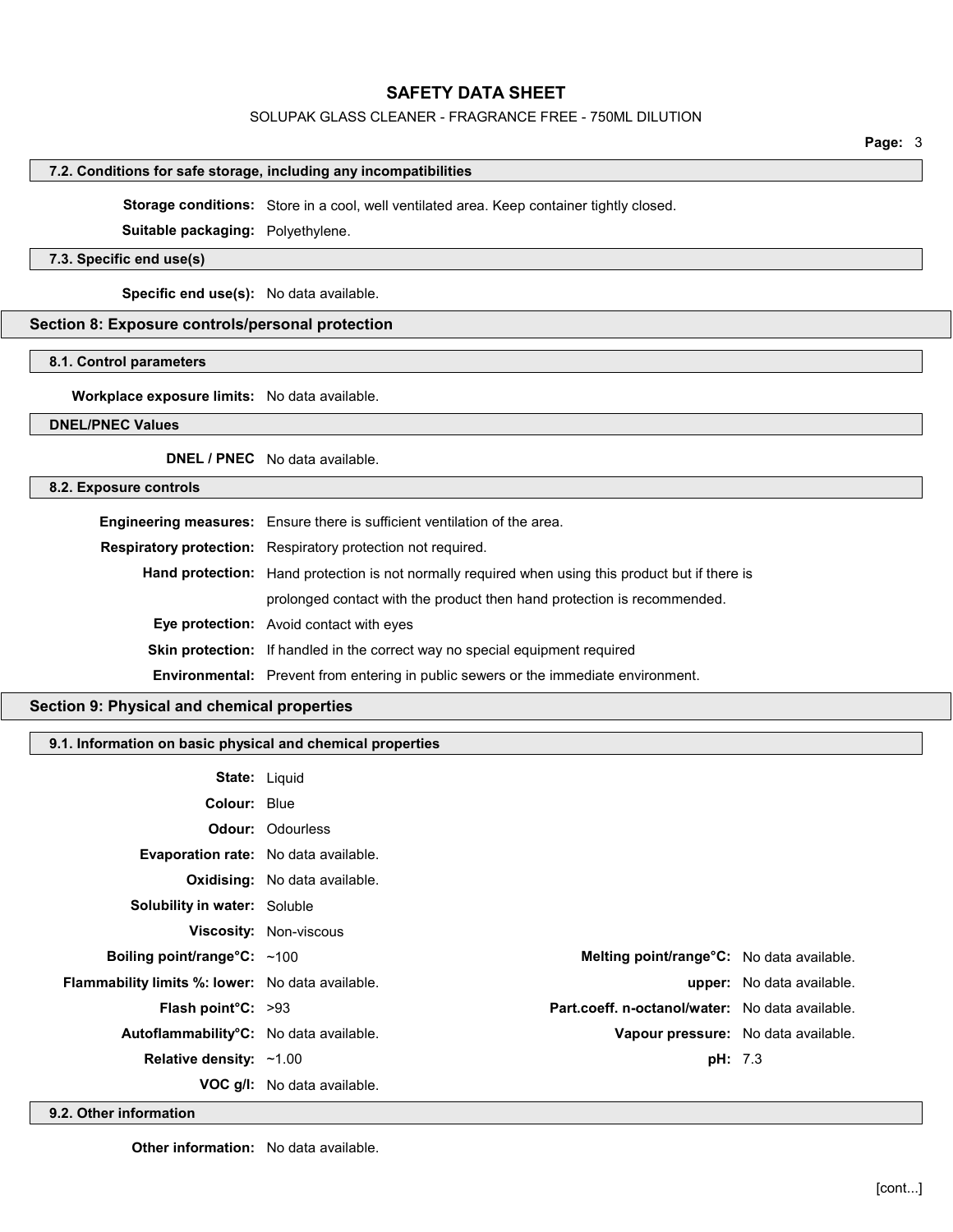#### SOLUPAK GLASS CLEANER - FRAGRANCE FREE - 750ML DILUTION

Page: 4

### Section 10: Stability and reactivity

#### 10.1. Reactivity

Reactivity: Stable under recommended transport or storage conditions.

#### 10.2. Chemical stability

Chemical stability: Stable under normal conditions.

### 10.3. Possibility of hazardous reactions

Hazardous reactions: Hazardous reactions will not occur under normal transport or storage conditions.

Decomposition may occur on exposure to conditions or materials listed below.

#### 10.4. Conditions to avoid

Conditions to avoid: Heat.

10.5. Incompatible materials

Materials to avoid: Strong oxidising agents. Strong acids.

### 10.6. Hazardous decomposition products

Haz. decomp. products: In combustion emits toxic fumes.

# Section 11: Toxicological information

#### 11.1. Information on toxicological effects

Toxicity values: No data available.

Symptoms / routes of exposure

Skin contact: There may be mild irritation at the site of contact.

Eye contact: There may be irritation and redness.

Ingestion: There may be irritation of the throat.

Inhalation: No symptoms.

## Section 12: Ecological information

12.1. Toxicity

Ecotoxicity values: No data available.

# 12.2. Persistence and degradability

Persistence and degradability: Biodegradable.

12.3. Bioaccumulative potential

Bioaccumulative potential: No bioaccumulation potential.

12.4. Mobility in soil

Mobility: Readily absorbed into soil.